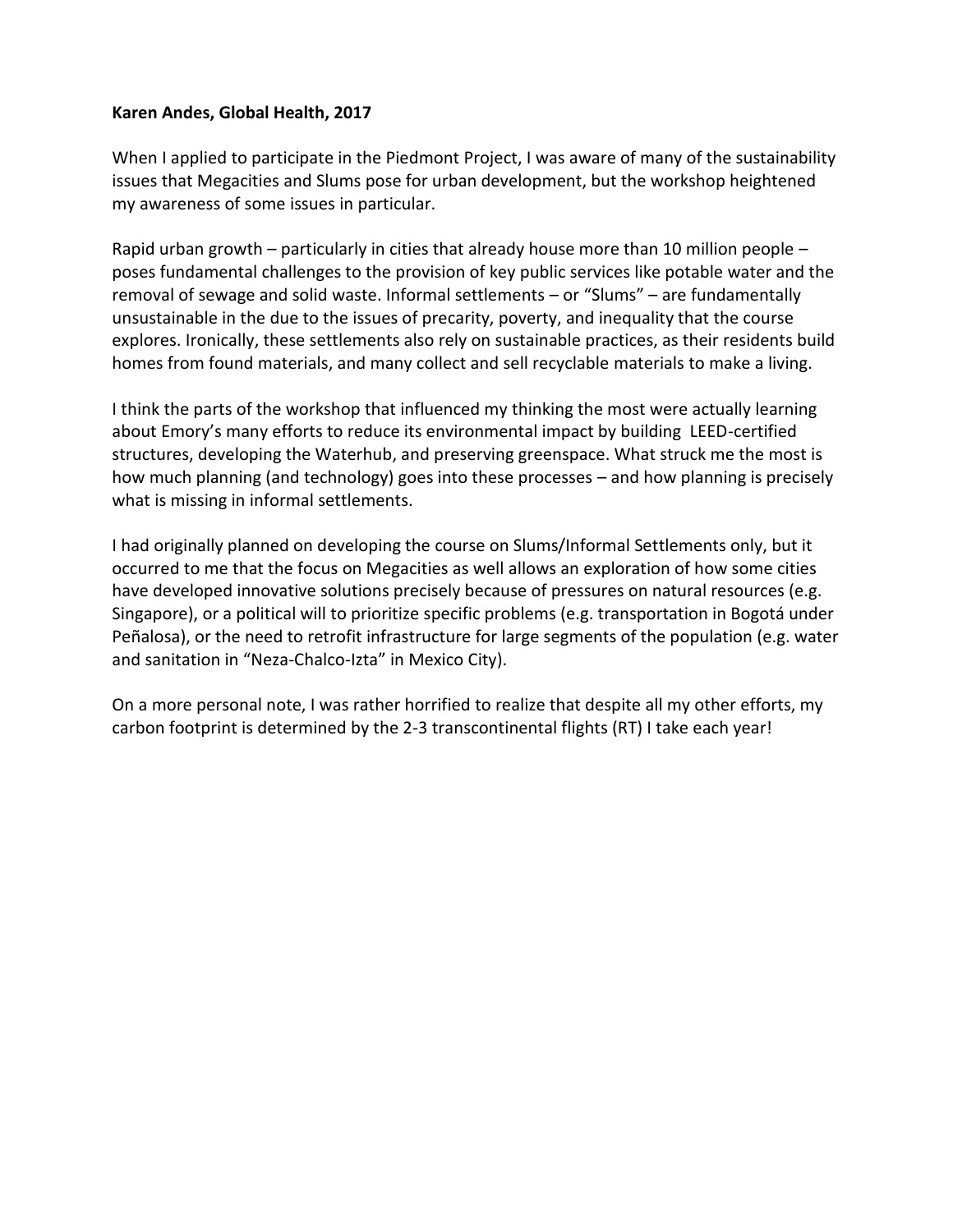

**DEPARTMENT: Global Health**

**COURSE NUMBER: TBD SEMESTER: (Fall 2018?)**

**CREDIT HOURS: 3**

**COURSE TITLE: Megacities and Slums: Global Health and Sustainable Development**

**INSTRUCTOR NAME: Karen Andes, PhD.**

**INSTRUCTOR CONTACT INFORMATION**

EMAIL: [kandes@emory.edu](mailto:kandes@emory.edu)

PHONE: 404-727-5454

SCHOOL ADDRESS OR MAILBOX LOCATION:

**OFFICE HOURS: By Appointment**

### **BRIEF COURSE DESCRIPTION**

Around the year 2010, the world's urban population outnumbered its rural population for the first time. By 2050, an estimated 70% of the world's population will live in urban areas, including a rising number of "Megacities" and the expansion of hundreds of small to midsize cities. Over the same period, the potential proliferation of informal settlements – or "slums" –is tremendous. Currently, about a quarter of the world's urban population lives in "slums," which are typically poor, informal settlements characterized by inadequate housing, overcrowding, "illegal" or insecure land tenure, poor nutrition and/or food insecurity, as well as a lack of infrastructure (e.g. water, sewage, sanitation, electricity) and access to public services (e.g. education and health services). Because such settlements are typically built on relatively undesirable land, they also tend to be susceptible to natural disasters.

This course takes a multidisciplinary approach to understanding the challenges that rapid urbanization poses for progress in global health and sustainable development worldwide. The course will begin with an overview of processes and consequences of rapid urbanization from multiple disciplines, as well as an overview of challenges currently experienced in many Megacities and Slums such as: informality, precarity, inequality, sustainability, vulnerability to disasters, etc. The second part of the course will introduce the comparative historical method, outline a framework for students' comparative analyses of specific cities/slums, and allow time for students to present their small groups' analysis to the class.

The course focuses on Megacities and Slums as fundamentally un-sustainable urban forms in their current contexts, and seeks to identify more sustainable future pathways.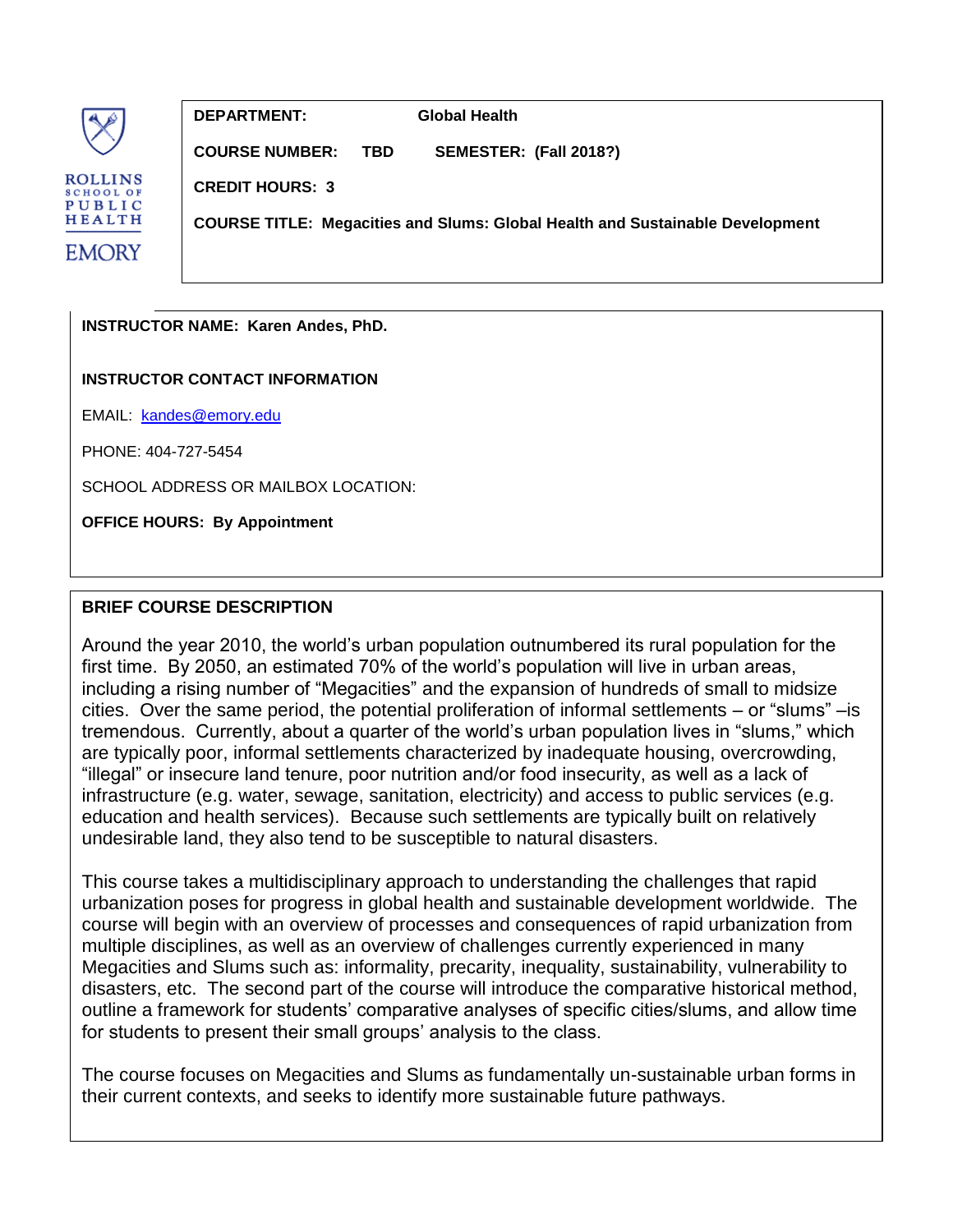## **LIST SCHOOL LEVEL, DEPARTMENT, AND/ OR PROGRAM COMPETENCIES** Each course will include school level, departmental or concentration competencies as is required by CEPH accreditation.

- 1. Assess the major forces that influence the health of populations around the world
- 2. Critique major global priorities and the reasons for their prioritization
- 3. Critique the evidence for improving health delivery systems and health status of individuals, communities, and populations around the world

## **LEARNING OBJECTIVES**

- 1. Identify key features of Megacities and Slums that challenge sustainable paths toward health and development.
- 2. Evaluate the relative importance of key features of contemporary urban environments in health and development outcomes.
- 3. Apply Comparative Historical Methodology to the empirical study of one city/slum case study.

# **EVALUATION**

Student learning will be evaluated through the following methods:

Individual Grades

- 1. Attendance/Participation: 30%. Students are expected to come to class prepared to engage the weekly readings in discussion. After the first absence, 2 points will be deducted for each subsequent absence.
- 2. Book Review: 15%. Students will select a monograph/book to read and review in writing.
- 3. Book Review Critiques: 10%. Students will read and critique 2 of their peers' Book Reviews.
- 4. Peer Evaluations: 5%. Evaluation of peer contributions on group projects.

### Group Grades

final grade (40% in total).

- 1. Group Presentation: 15%. Presentation of case study in *Cities on a Finite Planet*.
- 2. Group Presentation: 25%. Comparative City/Slum Case Study Final Presentation.

#### $1.1\pm 1.0\pm 1.0\pm 1.0\pm 1.0\pm 1.0\pm 1.0\pm 1.0\pm 1.0\pm 1.0\pm 1.0\pm 1.0\pm 1.0\pm 1.0\pm 1.0\pm 1.0\pm 1.0\pm 1.0\pm 1.0\pm 1.0\pm 1.0\pm 1.0\pm 1.0\pm 1.0\pm 1.0\pm 1.0\pm 1.0\pm 1.0\pm 1.0\pm 1.0\pm 1.0\pm 1.0\pm 1.0\pm 1.0\pm 1.0\pm 1.0\pm 1.0\$ **ACADEMIC HONOR CODE**

 $t = \frac{1}{2}$  . The course, students will be expected to write short pieces (approx. 1000 words each) will be each  $\frac{1}{2}$ The RSPH requires that all material submitted by a student in fulfilling his or her academic course of study must be<br>the exiginal wark of the etudent and original work of the stations. **the original work of the student.**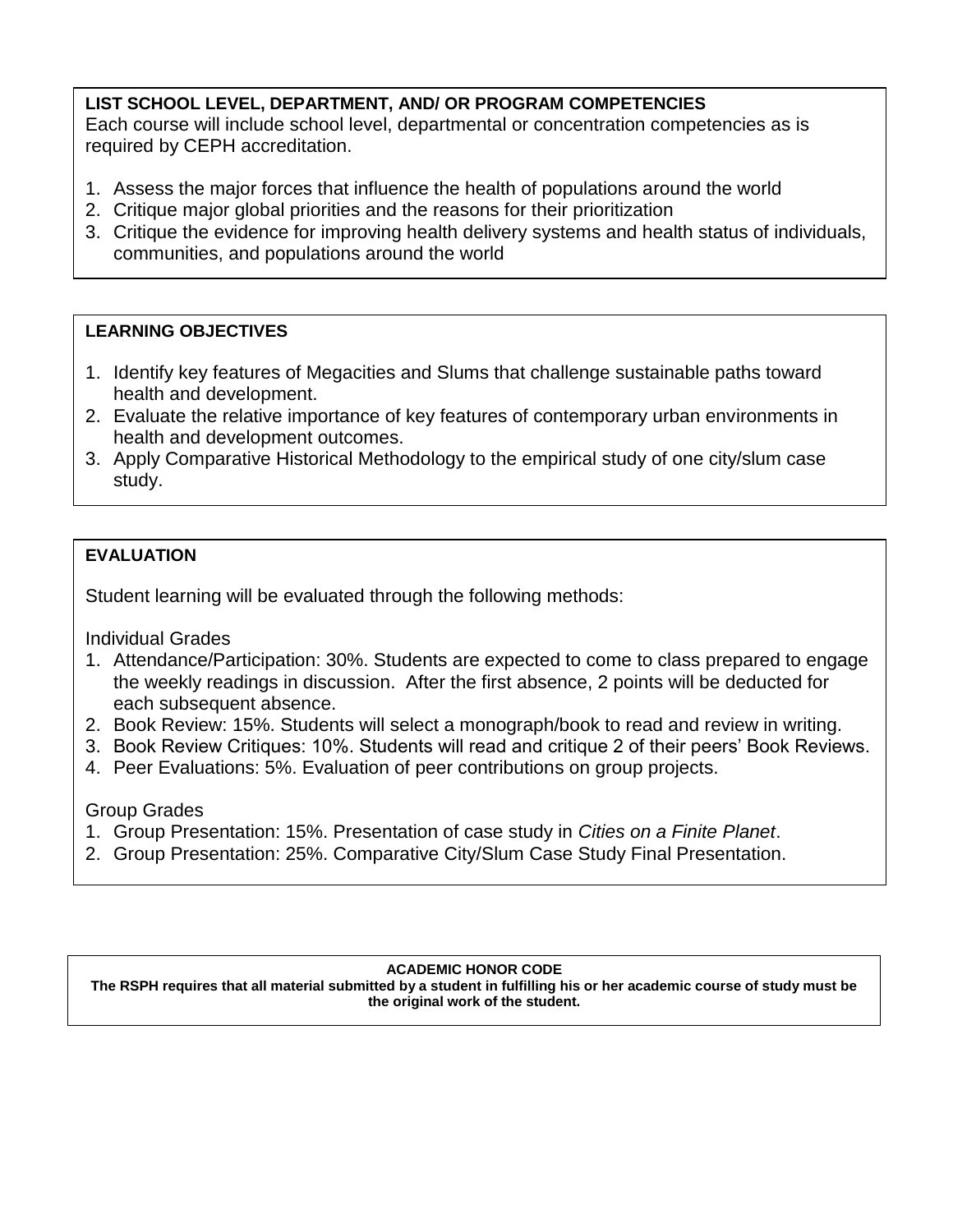### **Week 1: Cities, Megacities and Slums**

- Syllabus and Course Overview
- **Documentary:** "*Slums: Cities of Tomorrow"* (1:22) *This documentary seeks to address the housing problem in the age of urban overcrowding by looking at structures built on a human scale from a sociological and philosophical perspective.*

### **Week 2: Urbanization and Development in Global Perspective**

Satterthwaite, David and Sheridan Bartlett. 2016. "Urbanization, Development, and the Sustainable Development Goals," in Bartlett, Sheridan and David Satterthwaite, eds. *Cities on a Finite Planet*. New York, NY: Routledge.

Mitlin, Diana and David Satterthwaite. 2013. "Why this Book," in *Urban Poverty in the Global South: Scale and Nature*. New York, NY: Routledge.

Basiago, Andrew D. "Economic, Social, and Environmental Sustainability in Development Theory and Urban Planning Practice." *The Environmentalist* 19, no. 2 (1998): 145-161.

 **Video**: Andrew Marr's Megacities – Living in the City (Episode 1) <https://www.youtube.com/watch?v=fo6d-pahxPM>

### **Week 3. Urbanization Research in Historical Perspective**

Castells, Manuel. "The New Historical Relationship between Space and Society." Chapter 4 in *Designing Cities: Critical Readings in Urban Design*. Edited by Alexander Cuthbert. Oxford, UK: Wiley-Blackwell, 2003, pp. 59-68.

Kasarda John D. and Edward M. Crenshaw. 1991. Third World Urbanization: Dimensions, Theories, and Determinants. Annual Review of Sociology, Vol. 17:467-501.

Davis, Diane E. "Cities in Global Context: a Brief Intellectual History." *International Journal of Urban and Regional Research* 29, no. 1 (2005): 92-109.

 **Video**: Andrew Marr's Megacities – Cities on the Edge (Episode 2) <https://www.youtube.com/watch?v=UJYrdwkfkek>

#### **Week** 4**. Urbanization and Poverty**

Mitlin, Diana and David Satterthwaite. 2013. "Measuring Poverty," in *Urban Poverty in the Global South: Scale and Nature*. New York, NY: Routledge.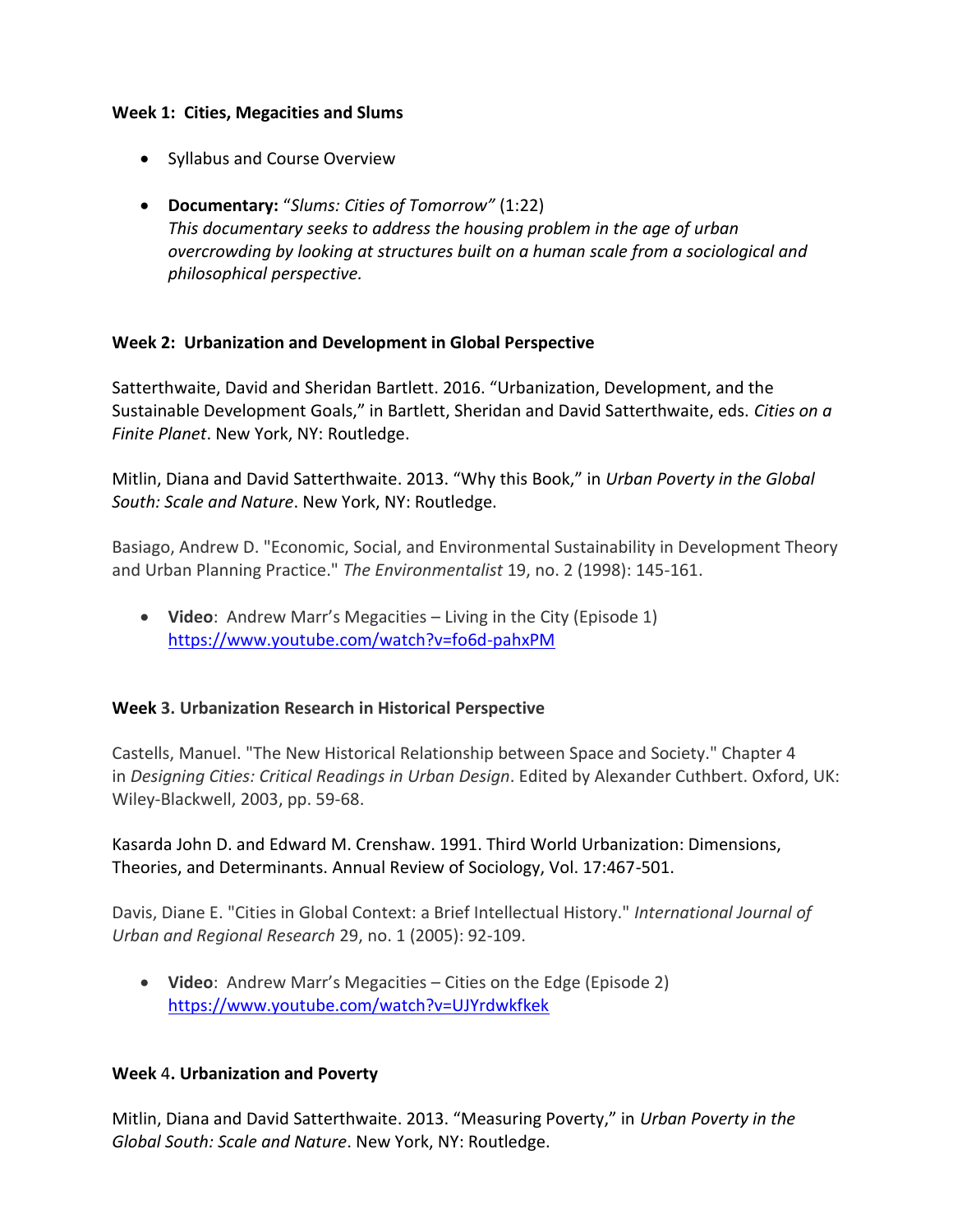Harvey, David. 2008. The Right to the City. *New Left Review* 53:23-40.

Bolay, Jean-Claude, Jérôme Chenal, Yves Pedrazzini. 2016. "Slums and Precarity in Developing Countries." In *Learning from the Slums for the [Development](http://www.springer.com/us/book/9783319317922) of Emerging Cities*. GeoJournal Library 119.

Verma, Arpana. 2011. "Megacity Metrics: Current Systems and Developing a Conceptual Framework," in Omar Khan and Gregory Pappas, eds. Megacities and Global Health. Washington, DC: American Public Health Association.

 **Video**: Andrew Marr's Megacities – Sustaining the City (Episode 3) <https://www.youtube.com/watch?v=B4OsB9R7kx8>

### **Week 5. Urbanization and Sustainability**

Leitman, Josef. 1999. "Thinking about the Urban Environment" and "Understanding Problems, Characteristics, and Underlying Causes," in *Sustaining Cities: Environmental Planning and Management in Urban Design*. New York, NY: McGraw-Hill.

Gardner, Gary. 2016. "The City: A System of Systems," in The Worldwatch Institute, Can a City be Sustainable? (State of the World). Washington, DC: Island Press.

Isunjua J.B., K.Schwartz, M.A.Schouten, W.P.Johnson, and M.P.van Dijk. 2011. "Socio-economic aspects of improved sanitation in slums: A review." *Public Health* 125(6):368-376.

### **Documentary**: *H2O mx*

*Can a megacity mobilize its 22 million citizens for sustainable water consumption? Mexico City was built in the middle of a lake. This film is an environmental case of study of the Valley of Mexico in its struggle to save itself from water shortage, while the population keeps on growing.*

### **Week 6. Health in Global Cities**

Mitlin, Diana and David Satterthwaite. 2013. "Why Is Health So Poor Among Low-Income Urban Dwellers?" in *Urban Poverty in the Global South: Scale and Nature*. New York, NY: Routledge.

Chant, Sylvia and Cathy McIlwaine. 2016. "Gender and Health: an Urban Penalty for Slumdwelling Women?" in *Cities, Slums and Gender in the Global South: Towards a feminised urban future.* New York, NY: Routledge.

Vlahov, David. 2001. "Urban Health in the Context of Twenty-First Century Megatrends." ," in Omar Khan and Gregory Pappas, eds. Megacities and Global Health. Washington, DC: American Public Health Association.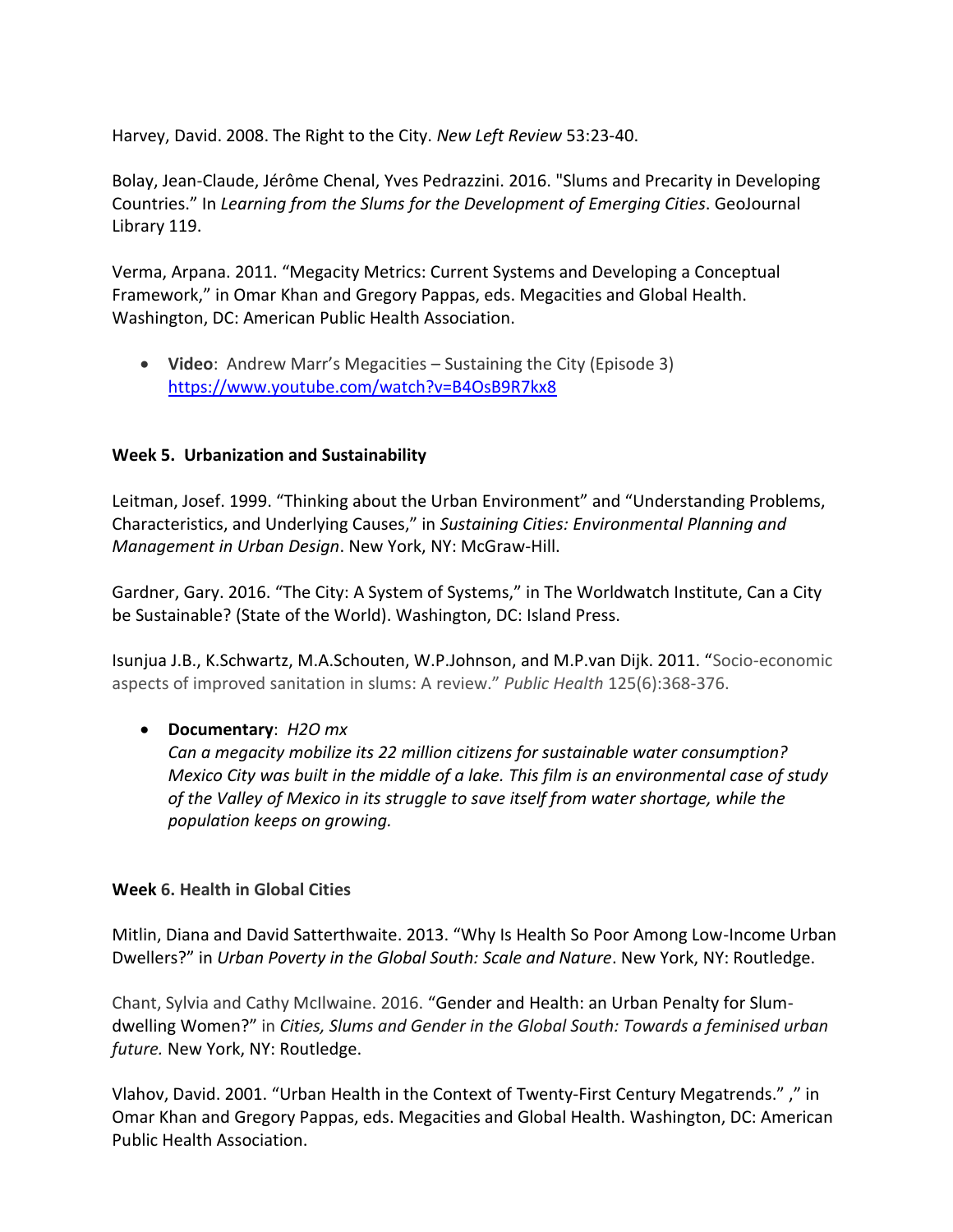**Video**: Kevin McCloud's Slumming It (Episode 1) <https://www.youtube.com/watch?v=9mQbo9ZTjEs>

### **Week 7. Informality**

Mitlin, Diana and David Satterthwaite. 2013. "Incomes and Livelihoods" in *Urban Poverty in the Global South: Scale and Nature*. New York, NY: Routledge.

Hansen, Karen Tranberg and Mariken Vaa. 2004. "Introduction." In Karen Tranberg Hansen and Mariken Vaa, *Reconsidering Informality: Perspectives from Urban Africa*. Nordiska Afrikainstitutet.

La Porta, Rafael and Andrei Shleifer. 2014. "Informality and Development." *The Journal of Economic Perspectives* 28(3):109-126.

 **Video**: Kevin McCloud's Slumming It (Episode 2) <https://www.youtube.com/watch?v=PPANDq-XOEs>

### **Week 8. Inequality**

Mitlin, Diana and David Satterthwaite. 2013. "Critical Issues in Urban Inequality" in *Urban Poverty in the Global South: Scale and Nature*. New York, NY: Routledge.

Peterson, V. Spike. 2010. "Informalization, Inequalities, and Global Insecurities." *International Studies Review* 12:244-270.

Barber, Benjamin. 2013. "PLANET OF SLUMS": The Challenge of Urban Inequality. In *If Mayors Ruled the World: Dysfunctional Nations, Rising Cities* (pp. 177-212). Yale University Press.

Chant, Sylvia and Cathy McIlwaine. 2016. "Gendered Access to Land and Housing," in *Cities, Slums and Gender in the Global South: Towards a feminised urban future.* New York, NY: Routledge.

### **Week 9. Comparative Historical Method**

Lang, Matthew. 2012. "Comparative Historical Methods: An Introduction." Chapter 1 in *Comparative Historical Methods*. Thousand Oaks, CA: Sage Publications.

Kantor, Paul, H.V. Savitch, and Serena Vicari Haddock. 1997. "The Political Economy of Urban Regimes: A Comparative Perspective." *Urban Affairs Review* 32(3):348-377.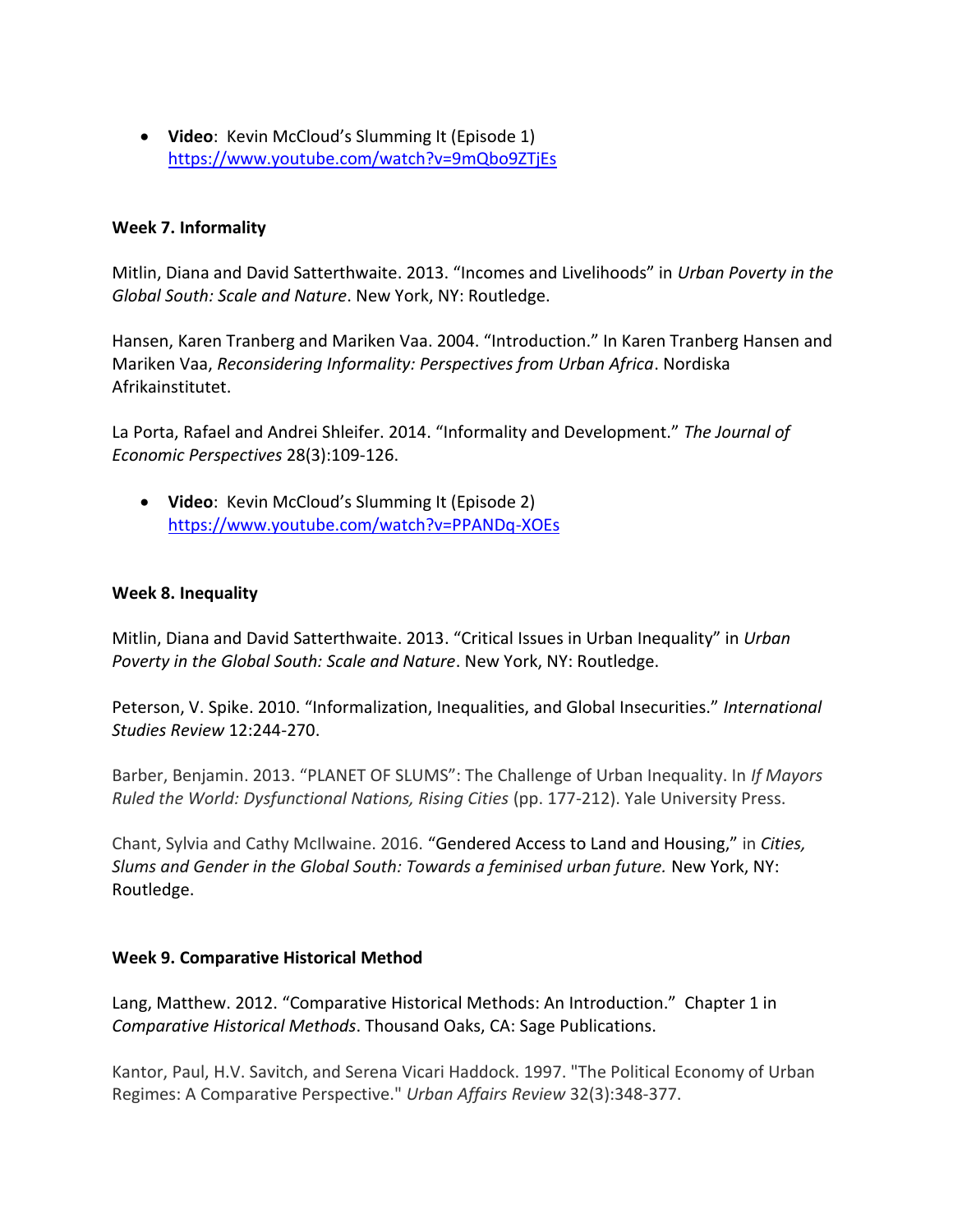McFarlane, Colin. 2010. The Comparative City: Knowledge, Learning, and Urbanism. *International Journal of Urban and Regional Research* 34(4):725-742.

Robinson, Jennifer. 2016. "Comparative Urbanism: New Geographies and Cultures of Theorizing the Urban." *International Journal of Urban and Regional Research* 40(1):187-199.

### **Week 10. Comparative Disaster Risk:** *Cities on a Finite Planet*

Mitlin, Diana and David Satterthwaite. 2013. "Broadening the Understanding and Measurement of Urban Poverty" in *Urban Poverty in the Global South: Scale and Nature*. New York, NY: Routledge.

Arabella Fraser, Mark Pelling and William Solecki. 2016. "Understanding Risk in the Context of Urban Development: Definitions, Concepts, and Pathways," in Bartlett, Sheridan and David Satterthwaite, eds. *Cities on a Finite Planet*. New York, NY: Routledge.

Sheridan Bartlett, David Satterthwaite, Debra Roberts, Jan Corfee-Morlot, David Dodman and Jorgelina Hardoy. 2016. "Cross City Analysis," in Bartlett, Sheridan and David Satterthwaite, eds. *Cities on a Finite Planet*. New York, NY: Routledge.

 **Student Presentations**: Students will sign up to present case study chapters on Bangalore, Bangkok, Dar es Salaam, Durban, London, Manizales, Mexico City, New York, and Rosario from *Cities on a Finite Planet*.

### **Week 11. Gender**

Chant, Sylvia and Cathy McIlwaine. 2016 "Introduction: Cities and Slums in the Global South – the Importance of Gender," in *Cities, Slums and Gender in the Global South: Towards a feminised urban future.* New York, NY: Routledge.

Chant, Sylvia and Cathy McIlwaine. 2016. "Analyzing Gender in the Cities of the South: Introducing the Gender-Urban-Slum Interface," in *Cities, Slums and Gender in the Global South: Towards a feminised urban future.* New York, NY: Routledge.

**Student Presentations**: Cities/Slums Case Studies

### **Week 12. Youth**

Hansen, Karen Tranberg. 2008. "Introduction: Youth and the City," in Karen Tranberg Hansen. *Youth and the City in the Global South*. Bloomington, IN: Indiana University Press.

 Presentation: Karen Andes, "Emerging Adulthood among Youth in the Bañados of Asuncion, Paraguay."